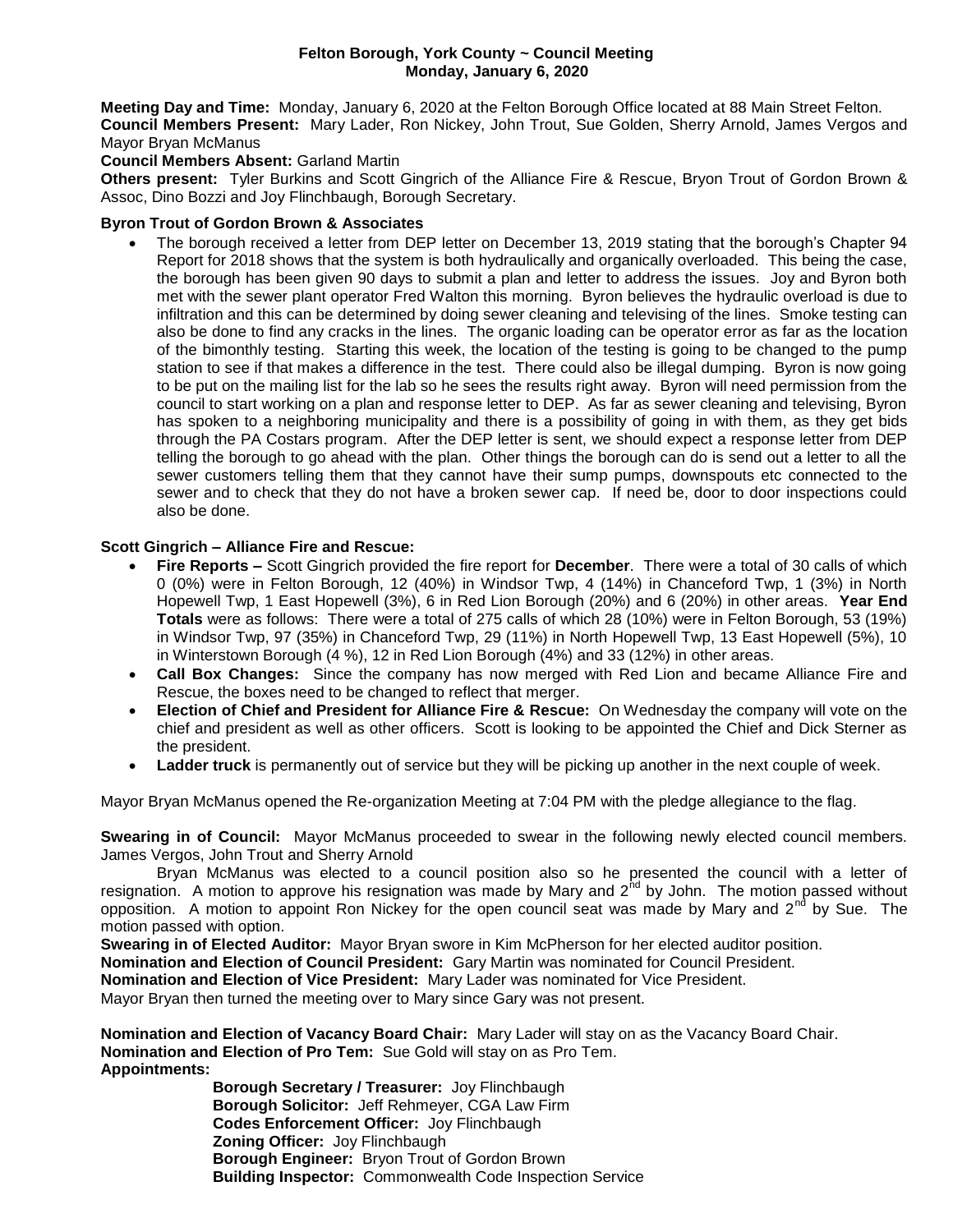# **Open Records Officer:** Joy Flinchbaugh

**Sewage Enforcement Officer & Rental Inspections:** South Penn Code Consultants All appointments were approved by the council and will remain the same.

Approval of Minutes: A motion to approve the December 9<sup>th</sup> & 23<sup>rd</sup> council meeting minutes was made by Ron and 2<sup>nd</sup> by Sherry. The motion passed without opposition.

**Approval of Treasurers Report:** A motion to approve the treasurer's report with the following addition: GF: Gordon Brown \$341.25 was made by Sue and 2nd by James. The motion passed without opposition.

## **Public Comment:** None

## **Engineer:**

 **DEP Letter -** A motion to allow Byron to proceed with the plan and response to the DEP letter was made by Ron and  $2^{nd}$  by John. The motion passed without opposition.

#### **Solicitor:**

- **Sale of the Sewer System** ~ CGA assisted with drafting the letter of support to the PUC for York Water to take over the Borough's Wastewater System. York Water is waiting for approval from the PUC.
- **Ordinance No. 2020-01, Amending Ordinance No. 2019-02, the Volunteer Service Credit Ordinance** ~ CGA revised the Ordinance to amend the name of the Fire Department due to the merger. The Ordinance was advertised and is ready for adoption.
- **Firearm Discharge Ordinance** ~ a memorandum and revised draft Firearm Discharge Ordinance were provided at the December Borough Council meeting for your review. Please let CGA know if there are any questions or if Council wants to move forward so they can assist.
- **Bidding Thresholds for 2020 have increased ~** Purchases or contracts in excess of \$21,000 (previously \$20,600) must be put out for public bid, and purchases or contracts greater than \$11,300 (previously \$11,100) but that do not exceed \$21,000 (previously \$20,600), require 3 written or telephonic quotes.
- **Boot Camp for Newly Elected Officials** ~ this free Seminar will be offered on January 29, 2020, on Wednesday, 3:30-5:00 p.m., at the CGA Law Firm, 135 N. George St., York. There will be light refreshments.
- **Collection Report** ~ the council reviewed the collection report.

## **Old Business:**

- **Sale of Sewer** ~ was discussed earlier.
- **13 Church Avenue**
	- o DCNR Grant Assistance Quotes Proposal from Gordon Brown & Assoc. for \$8500 and Land Logics Group for \$7950. Gordon Brown's proposal includes the site boundary and topographic survey of the properties which Land Logistics does not. A motion to approve Gordon Brown for the DCNR Grant assistance work was made by Ron and 2<sup>nd</sup> by Sue. The motion passed without opposition.
- **Charles St DGLVR awarded** the borough was awarded \$94,055.00 to complete work on Charles Street. Once the contract has been signed by all parties, work can begin on the project.
- **Tax Collector** Bryan Dixon won the tax collector position by a write in vote. He is unable to take the position as tax collector. A motion to accept his resignation was made by Ron and  $2<sup>nd</sup>$  by Sue. The motion passed without opposition. Sharon Wolfe will continue as the borough's tax collector.

#### **New Business:**

- **Ambulance Report** no report yet.
- **Liquid Fuels Audit approved** The 2018 Liquid Fuels Audit was done on October 1 and was approved.
- **Ordinance 2020-01 Amending Ordinance 2019-02, Volunteer Service Credit Program** (due to merger) A motion to adopt Ordinance 2020-01 amending the Volunteer Service Credit Program ordinance to reflect the name change since the merger was made by Ron and  $2<sup>nd</sup>$  by Sue. The motion passed without opposition.
- **Plumber** needed for sewer plant and brush trimmed along banks Joy has contacted Jeff Arnold to do the repairs.

#### **Comments from Council**

- **John** asked the council if the Kids Fishing Derby could take place again this year. All the council agreed to have the event again. A motion to give \$300 to the Collinsville Fish and Game toward the stocking of trout was made by Mary and  $2^{nd}$  by Sue. The motion passed without opposition.
- **John** also mentioned contacting Exelon about money towards the park renovation project. James works for Exelon and may be able to find out a contact for the borough. It was also mentioned about contacting the Elks and VFW.